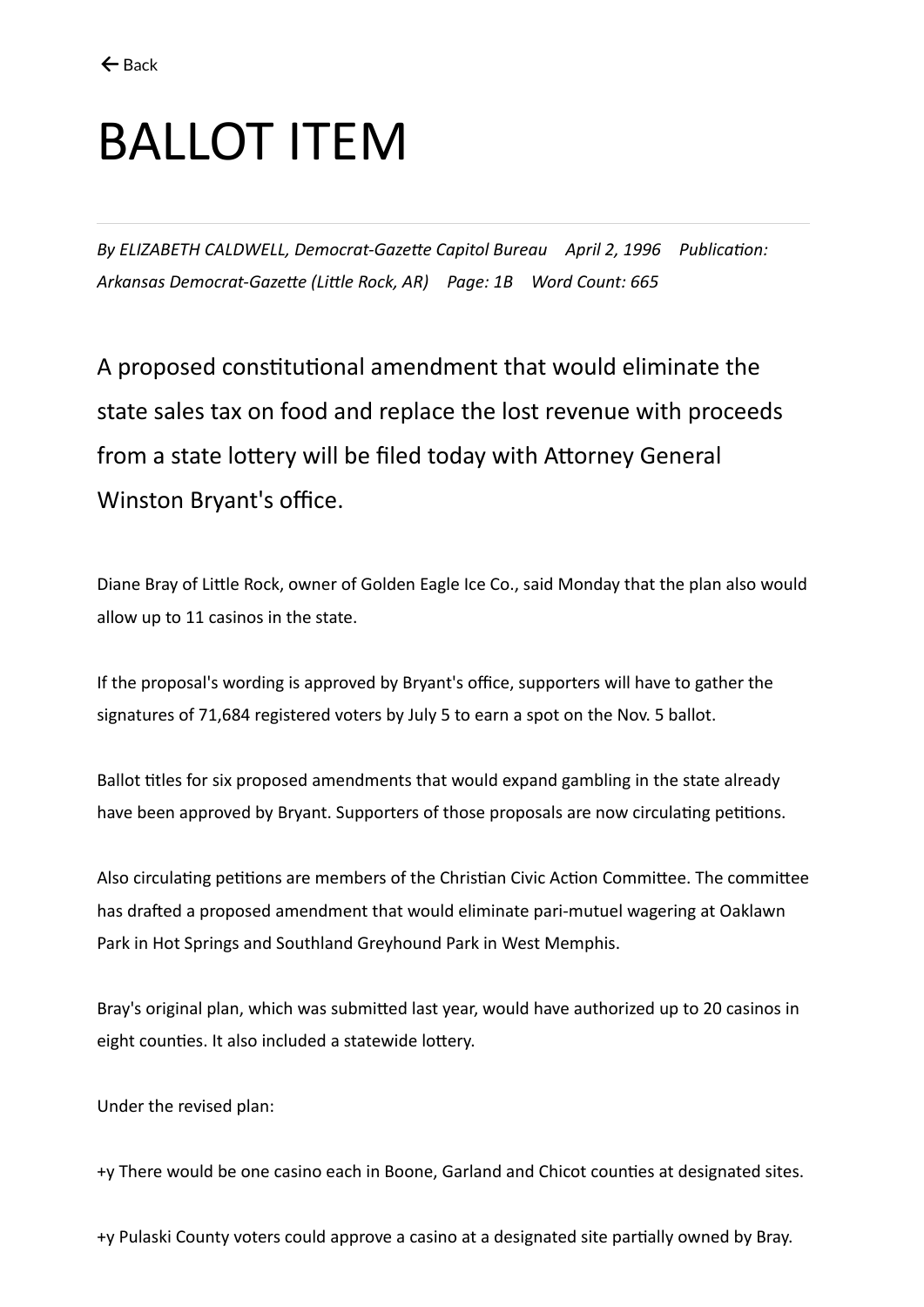+y Garland County voters could approve a second casino.

+y Miller County voters could approve a casino.

+y Three casinos could be approved elsewhere in the state by countywide elections.

+y Casinos would be allowed at Oaklawn and Southland.

All of the designated sites except those at Oaklawn and Southland are owned or controlled by sponsors of the amendment. Bray said owners of the sites do not intend to be in the casino business.

"This is strictly a land investment," she said.

Bray also said a plan to have a designated casino site at the Belvedere Country Club in Hot Springs has fallen through. Negotiations had been going on with the Dougall Gaming Corp. of Las Vegas, which wanted to build a casino at the Belvedere, once the site of an illegal casino.

Bray said the plan to exempt food from the state sales tax should be attractive to Arkansas voters. Last year, a proposal by Sen. Eugene "Bud" Canada, D-Hot Springs, to remove food from the 4.5 percent state sales tax passed the Senate but died in a House committee.

Republican legislators recently held a news conference to call for repeal of the sales tax on food. They hope to enact the repeal during a special legislative session that Gov. Jim Guy Tucker is expected to call later this year.

Rep. Gunner DeLay, R-Fort Smith, is trying to get a proposed constitutional amendment on the Nov. 5 ballot to repeal the sales tax on food.

Garland County could end up with three casinos under the plan. In addition to the casino at Oaklawn and the casino that could be approved through a local-option election, the designated site would be seven acres near downtown Hot Springs that are owned by R.J. Horner of Hot Springs.

The designated site in Boone County would be 500 acres along U.S. 65 near the Missouri border. The site is about 10 miles from Branson, Mo., and about 20 miles from Harrison.